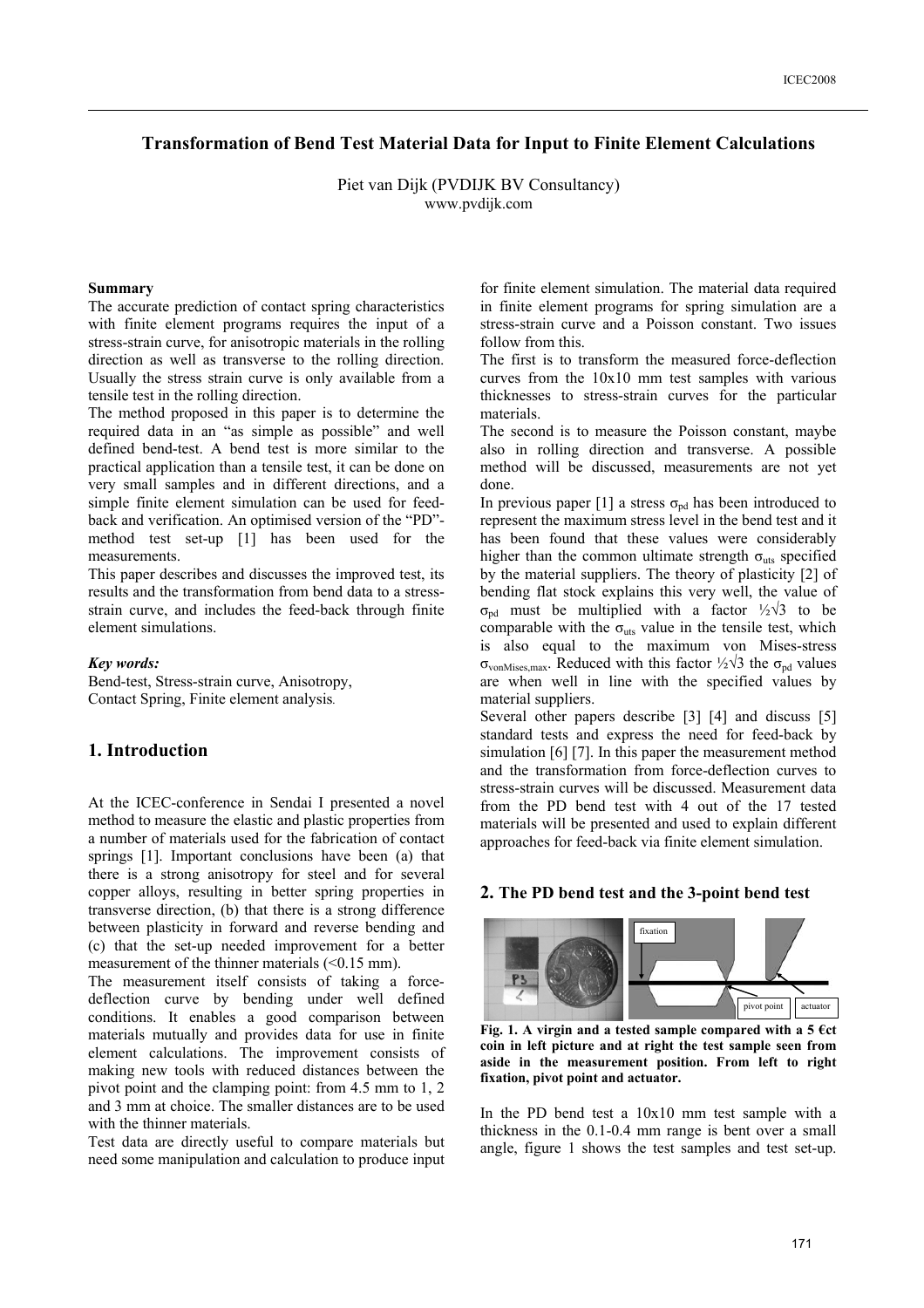The elastic and plastic material properties can then be derived from the force-deflection curve.

Simple linear formulas can be used to derive values for the E-Modulus E and for the maximum stress  $\sigma_{\text{uts}}$ .

The measurement set-up has been described previously in more detail in [1] and is shown in figure 2 and 3 together with the mechanical scheme. The measurement can in principle also be done with a 3-point bending test (3P-test), provided that the measurement length must be adjustable to adapt to the thickness of the sample. Figure 4 shows the mechanical schemes of the two methods.

An important aspect in these measurements is to choose the length between load, pivot and fixing points to be longer than 10x the material thickness and at the same time short enough to achieve plastic deformation at small deflections. The latter is crucial to limit deviations due to friction and change of geometry.

A practical challenge is to have a perfect alignment of sample and tool. That is the background why the PD-test is preferred over the 3-P bending test.



**Fig.2. The DISC instrument, the tooling is mounted on the force transducer** 



**Fig.3. The measurement tool and mechanical scheme**



**Fig 4. Comparison between mechanical schemes of the PD-test (at the left) and the 3-P bend test (at the right)** 

Carrying out the bending test as described above is simple and requires only low forces (< 100 N) compared to the tensile test, additionally it can be done under any angle to the rolling direction, and with samples taken from narrow strips of the type used to produce electrical contacts.

# **3. Methods of transforming force-deflection curves to stress-strain curves**

The output curve of a PD bend test measurement is shown graphically in figure 5, four zones are distinguished. The best defined zones are zone 2 and zone 4. In zone 2 the behaviour is fully elastic and the force develops linear with the stresses everywhere in the sample. Here the E-modulus, the sample geometry and boundary conditions determine the slope of the linear part. In zone 4 the force is limited by the behaviour of the cross-section with the highest load, near the pivot point. At the maximum force the stress distribution above the pivot is nearly rectangular and is supposed to be completely rectangular for the sake of calculation. In reality the stress near the surface must be somewhat higher because a neutral zone still exists in the middle and there must be some effect from strain hardening. A short discussion of each zone follows underneath.

**Zone 1** is a run-in zone where the build-up of force as a function of deflection depends on how parallel and flat the sample and the tooling are. This part of the curve will be corrected to be linear and to pass through the origin by extrapolation downwards from the linear part in zone 2 and making the deflection zero at force zero. The force build up in zone 1 is usually less than 10% of the measured force maximum.

**Force Displacement Curve: Materiaal GP1**



**Fig. 5. Example of a measured force-deflection curve, the curve is divided into 4 zones along the horizontal axis.** 

**Zone 2** is a nearly linear part with a slope that reflects the elastic stiffness of the particular sample and measuring configuration. The behaviour is fully elastic and the stresses develop proportional to the force. The Emodulus, the sample geometry and boundary conditions determine the slope of the linear part.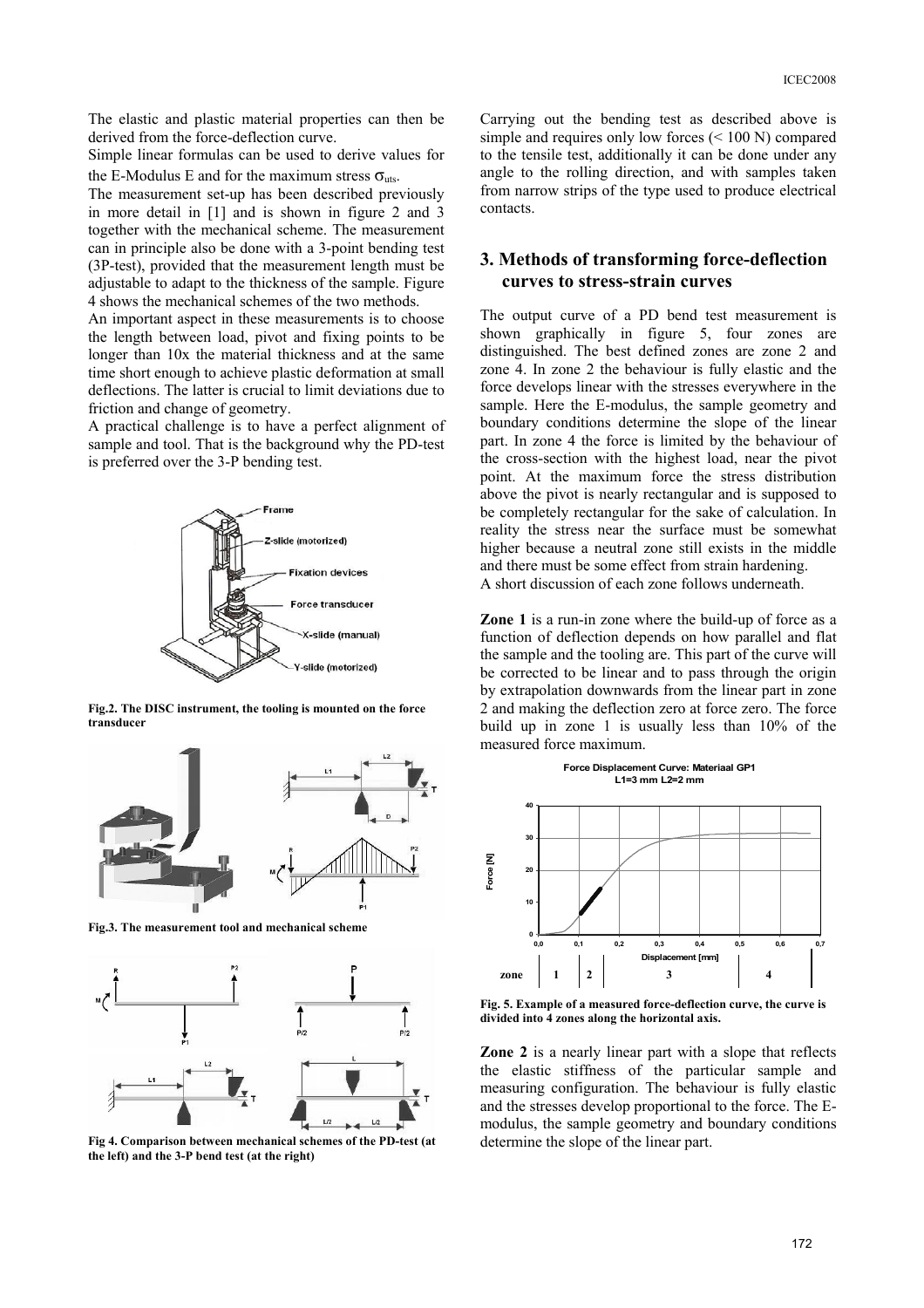The E-Modulus can be approached using the theory and formulas from the mechanics of prismatic elastic beams. The length  $L_2$  and the material thickness are in the results the most critical parameters as they are in the third power. The linearity in the interval from 20% to 45% of the measured maximum force is quite good (the trend line has a  $R^2$  better than 0,999), though generally somewhat less straight in rolling direction than transverse. This is demonstrated in figure 6 in a diagram of secant modulus versus strain showing how the value of the E-modulus for solid solution hardened material G-P1 depends on which interval is chosen for its determination, while it is well defined for precipitation hardened sample I-T1.



**Fig. 6. Calculating the slope from lines from the origin (0,0) to each point of the bending curve produces a diagram of the secant modulus as a function of strain. Material I shows a well defined Emodulus, the value for material G will vary with the selected interval of the curve.**

The deflection needs to be corrected for the compliance of the measurement set-up. This correction is done by using a stiff part to measure the compliance of the setup, and then subtract the deflection of the set-up from the measured deflection at each force value.

The formula to calculate the E-Modulus is for the PDmethod as follows:

 $E = P_2^*(4*L_2^3+3L_1*L_2^2)/((d-d_{corr})*W*T^3)$ **)** {1} with  $E= E$ -Modulus,  $P_2$  the measured force,  $L_1$  en  $L_2$  the distances as in figure 1, d the measured deflection,  $d_{corr}$ the correction of the deflection for the stiffness of the instrument, W the width of the sample and T the thickness of the sample.

For the 3P-method the formula is as follows:

$$
\mathbf{E} = \mathbf{P}^* \mathbf{L}^3 / ((\mathbf{d} \mathbf{-d}_{\text{corr}})^* \mathbf{4}^* \mathbf{W}^* \mathbf{T}^3)
$$

Herein are P and L as in figure 1 and other symbols as above with the PD-method.

**)** {2}

**Zone 3** is the transition from the linear zone 2 to the flat zone 4. The deformation is still elastic in the larger part of the sample but no longer so in or near the crosssection with the highest stress near the pivot point where plastic yielding occurs. This plastic yielding area grows until the cross-section with the highest stress reaches the maximum load it can bear; thereafter the force and the stress do not increase any more. The shape of the stress distribution in the cross-section with the highest stresses approaches a rectangular form and determines the maximum force level: it becomes a plastic hinge. The theory is illustrated in figure 7.

The stress in the formula for plastic deformation is as a function of moment 2/3 the stress calculated as if it had been elastic. This multiplied by the factor  $\frac{1}{2}\sqrt{3}$  to transform the bending stress into the von Mises stress produces a factor 1/3√3. The transformation from a force-deflection curve to a stress-strain curve can now be done by introducing a factor 1/3√3 in the linear formulas for stress **and** strain. Doing so delivers the proper slope in zone 2 and the proper stress maximum in zone 4 and a gradual transition which is likely to be on the conservative side as the factor  $1/3\sqrt{3}$  is used in the region where the cross section is not completely plastic.



**Fig. 7. Stress and strain diagrams from a cantilever beam elastically and plastically deformed. At the top is shown the distribution of elastic stress (zone 2), in the middle the elastoplastic situation (zone 3) and below the stress during plastic deformation in the cross-section with the highest load.** 

The formulas for the elastic stress and strain are: **σ** = 6\*P<sub>2</sub> \*L<sub>2</sub>/(W\*T<sup>2</sup>) **)**  ${3}$ 

**ε** =  $\sigma$ /**E**=6\*(d-d<sub>corr</sub>)\*T/(4L<sub>2</sub><sup>2</sup> + 3\*L<sub>1</sub>\*L<sub>2</sub>) {4} For maximum stress in plastic deformation, which is with the PD-method in the cross-section near the pivot, they become (by multiplying with the factor  $1/3\sqrt{3}$ ):

$$
\sigma_{\text{vonMises}} = 2\sqrt{3} \cdot P_2 \cdot L_2 / (W^*T^2)
$$
 (5)

 $\varepsilon_{\text{pd}} = 2\sqrt{3}*(d-d_{\text{corr}})*T/(4L_2^2 + 3*L_1*L_2)$  {6}

And with the 3P-method in the middle: 
$$
(20) \times 10^{10}
$$
 J

$$
\sigma_{\text{vonMiss}} = (2/3) \sqrt{3*} \text{P*} L / (\text{W*} \text{T}^2) \tag{7}
$$

$$
\epsilon_{\text{pd}} = 2\sqrt{3} \cdot (\text{d-d}_{\text{corr}}) \cdot \text{T/L}^2 \tag{8}
$$

**Zone 4** is the part of the curve where the force does not increase any more as a function of deflection. It is important to choose the length between the locations of the load and of the fixation in dependence of the thickness of the sample, so that the effect of the change in shape of the sample can be neglected.

This can be done by estimating the maximum allowable length with a formula that expresses the maximum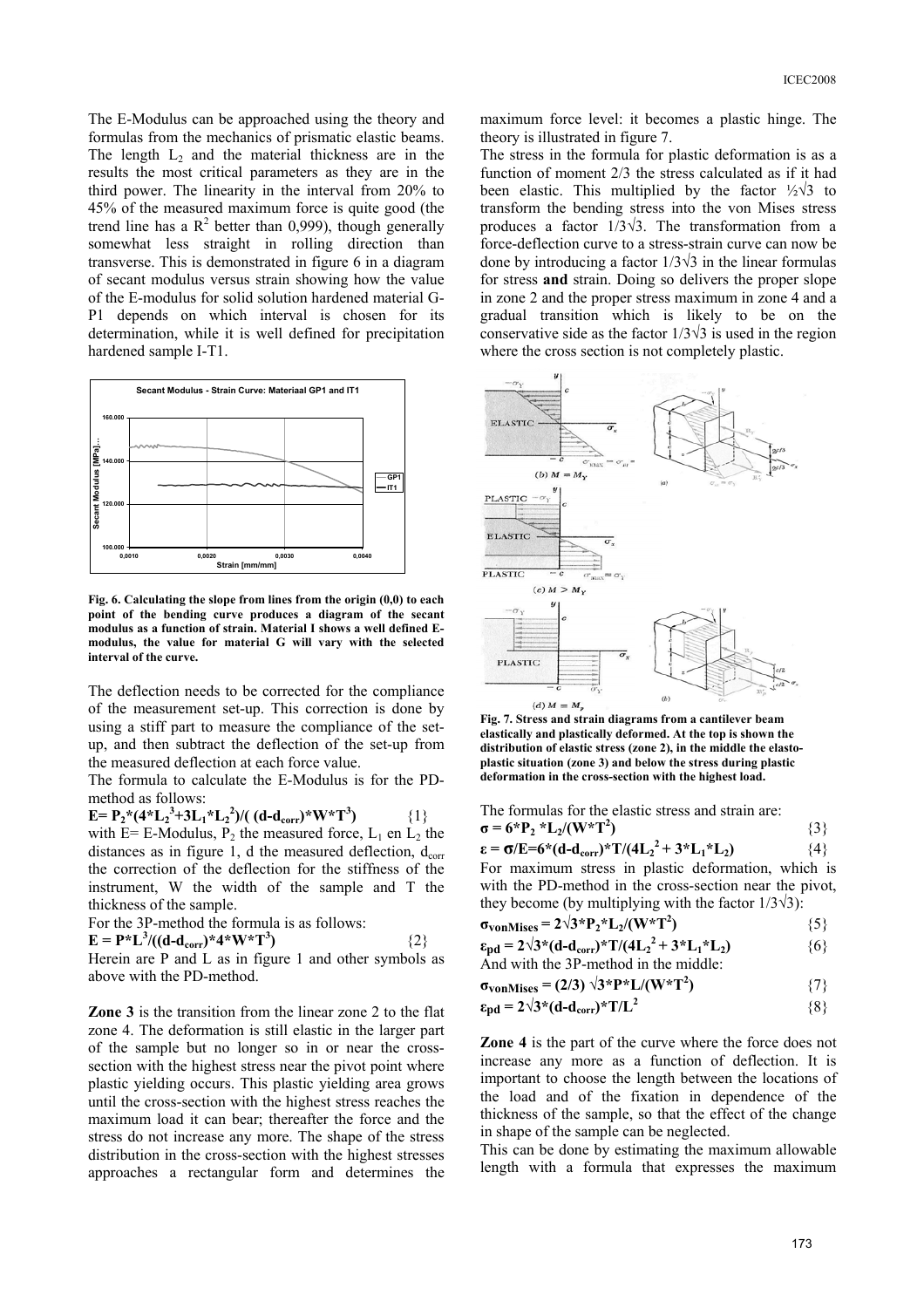length as a function of the maximum angle in the sample. In order to estimate the distance in advance the following formula can be used for the PD-method:

$$
L_2 = (2/3)^*(E/\sigma_{vonMises, max})^*T^*\varphi_{max} - 0.5^*L_1
$$
 {9}  
For the 3P-method:

**L** = (4/3)\*(**E**/ **σ**<sub>**vonMises, max**)\*  $T$ \* φ<sub>max</sub> {10}</sub> I recommend keeping the angle **φmax** at less than approximately 10 degrees or 0.175 radians. The formulas are based on the rectangular, plastic stress distribution to make sure that  $\varphi_{\text{max}}$  is not underestimated. Note that the formulas offer an estimate for a setting for the initial length adjustment based on figures that are actually still to be measured. For **σmax** and **E** the data from material suppliers can be used as a first estimate. When the sample gets a too large angle the measurement should be repeated using measured data.

## **4. Measurement of the Poisson constant**

The described material measurement delivers the data for the case of pure bending. Many contact springs have a combination of bending and torsion.

In torsion the shear modulus G is the material constant comparable to the modulus of elasticity E in tension.

The well known relation between E and G is as follows:  $E = 2*G*(1 + v)$  {11}

Herein is ν the Poisson constant. Finite element programs need a value of the Poisson constant for correct prediction of torsion. Therefore the input of a correct value for the Poisson ration can be important.

To my knowledge there is no easy way to measure the Poisson constant of contact materials.

It is not difficult to change the bending experiment into a mixed bending/torsion experiment by applying the load on the edge of the sample by putting the actuator under an angle, see figure 8. To estimate the effect of the Poison constant a finite element simulation has been performed with  $v = 0.25, 0.3$  and 0.35. The resulting reaction forces with the particular sample have been 22.8, 24.9 and 27.6 N, so a difference of 20%.



**Fig. 8. The proposed set-up for the measurement of the Poisson constant.** 

Combining the mixed bending/torsion experiment with the pure bending experiment and a finite element simulation for both cases is a relative simple way to establish the Poisson constant from small samples and also under any angle with the rolling direction. No experiments have been conducted yet.

#### **5. Measurement results**

The measurements have been done with 17 materials. The result for 4 selected representative materials, they are listed in table 1, will be used to show the results. CT, FT and IT stand for materials C, F and I in Transverse direction, the 1 in C-T1 means the first of the three measurements. Similarly is G-P1 the 1st measurement with material G in Parallel direction.

| code | <b>Supplier Code</b>       | Composition            |       | thickness   thickness<br>specified measured |
|------|----------------------------|------------------------|-------|---------------------------------------------|
|      |                            |                        | mm    | mm                                          |
|      | C-T Stol 94 R750           | CuNi2.6Si0.6Sn0.7Zn0.8 | 0.150 | 0.152                                       |
| F-T  | Argeste 1.4310 X10CrNi18-8 |                        | 0.140 | 0.140                                       |
| G-P  | <b>R14</b>                 | CuSn4                  | 0.190 | 0.194                                       |
| I-T  | <b>K57 TM04</b>            | CuNi1CoSi              | 0,150 | 0,150                                       |

**Table 1. The materials selected for this publication. CT, FT and IT are materials C, F and I, measured in transverse direction. GP is material G in parallel direction.**

Two different measurements have been carried out:

- Measurements at low force to establish the E-Modulus in the elastic region, referred to as **Emeasurements**. Each material has been measured twice independently, both in the rolling direction and transverse. Values for the E-Modulus and for the maximum stress are averages from these two values.
- Measurements up to the ultimate strength into the plastic region like shown in figure 5, referred to as **elastoplastic** measurements. Each material has been measured three times independently, both in the rolling direction and transverse. Values for the E-Modulus and for the maximum stress are averages from these three values.

The reduction of the distance  $L_1$  from 4.5 to either 1, 2 or 3 mm has improved the quality of the elastoplastic measurements considerably, especially for the very elastic materials. The measurement of material F benefits particularly from this change and gives with  $L_1=L_2=1$ mm higher values for stiffness and strength than in previous measurements with  $L_1$ =4.5 mm.

It appeared in the measurements that two factors caused errors. The first factor is the sensitivity for alignment and positioning of the actuator. Even deviations in  $L_2$  of 10  $\mu$ m cause with L<sub>2</sub>=1 mm 3% deviation in the stiffness results. It happened that a slight rotation of the lower part of the set-up went unnoticed, causing deviations in the results of 5-10%.

The second factor, explained before, is that the figure for the E-modulus is strongly influenced for some materials by the length chosen as being the straight area in zone 2.

Table 2 shows for the 4 selected materials from left to right the values from the E-measurements, the elastoplastic measurements, from previous Emeasurements and supplier specified values.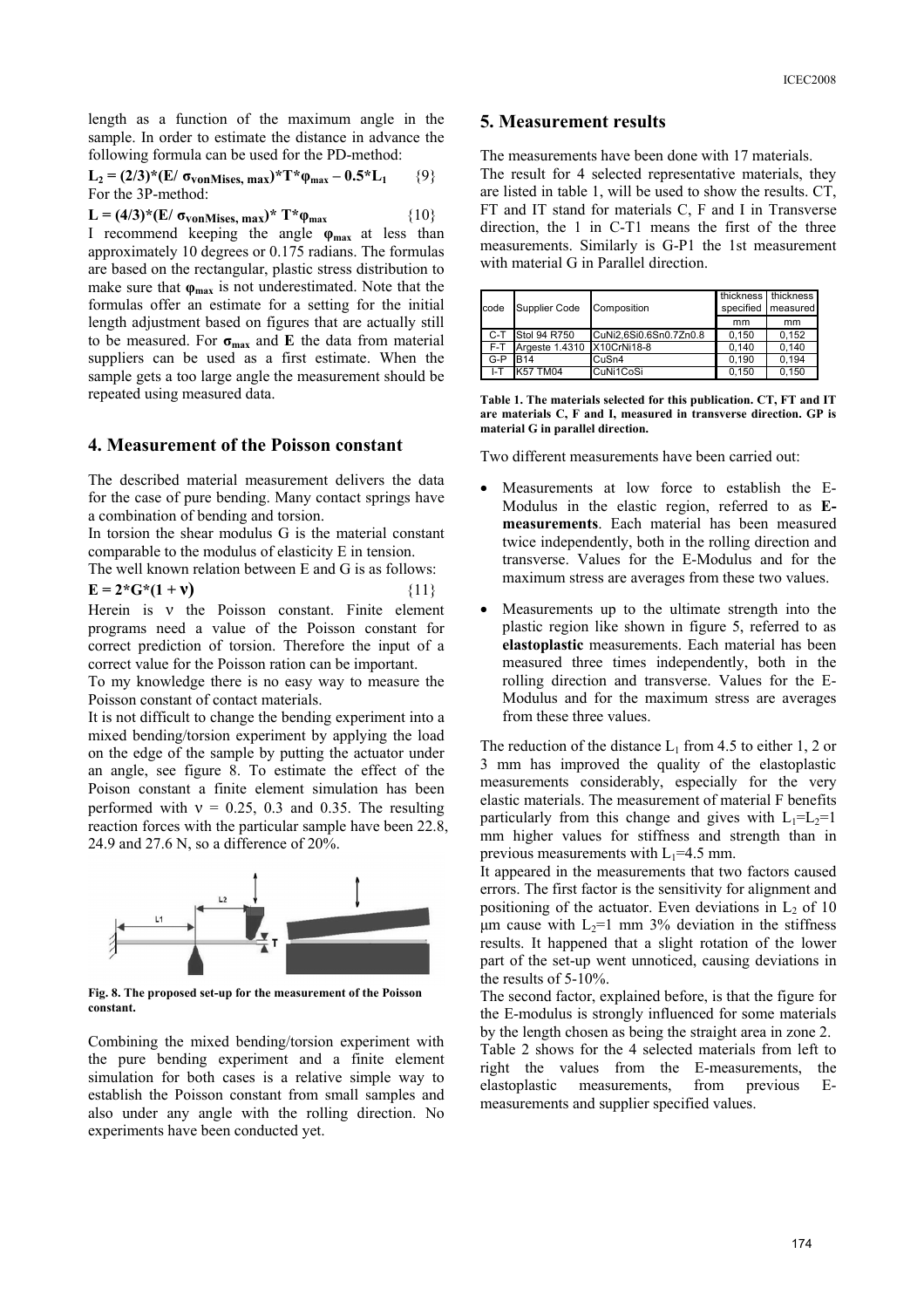|       | 2008        | 2008          | 2006        |          |
|-------|-------------|---------------|-------------|----------|
|       | E-modulus   | Elastoplastic | E-modulus   | supplier |
|       | measurement | measurement   | measurement | spec     |
|       | GPa         | GPa           | GPa         | GPa      |
| $C-T$ | 158         | 155           | 152         | 132      |
| F-T   | 218         | 204           | 213         | 193      |
| $G-P$ | 133         | 144           | 129         | 120      |
| I-T   | 124         | 127           | 119         | 131      |

**Table 2. From left to right the values from the recent Emeasurements and elastoplastic measurements, from previous Emeasurements from 2006 and supplier specified values.** 

Values from E-measurements tend to be higher than from elastoplastic measurements because an interval at a lower force is used. A higher figure in elastoplastic measurements indicates a deviation in  $L<sub>2</sub>$ .

Figure 9 shows a measurement result with material C-T1 as an example. The measurement is the black, lower curve. The light grey curve in the middle is the measurement curve corrected for the stiffness of the measurement set-up; it includes a darker section that shows which part has been used to establish the Emodulus. The grey upper curve is extrapolated downwards and moved to the point zero (0,0).



**Fig. 9. The measurement curve (black) and illustration of changes to obtain the corrected upper curve.** 

Figure 10 shows the corrected force-deflection curves for the 4 materials. Application of the formulas {5} and {6} to these graphs result in the stress-strain graphs in figure 11.



**Fig. 10. Force-Deflection curves as measured and corrected.** 



**Fig. 11. Stress-Strain curves derived from the Force-Deflection curves from figure 10 with formulas {5} and {6}.**

The ultimate strength values, derived from the maximum force with formula {5}, are compared in table 3. Most values agree within 3% compared to the previous results from 2006, the larger differences are increases due to the effect of the tool improvement. This is the case with materials F and I.

|        | 2008            | 2006                                                       | supplier specified |  |
|--------|-----------------|------------------------------------------------------------|--------------------|--|
|        | Ovon Mises, max | Ovon Mises, max                                            | Outs               |  |
|        | MPa             | MPa                                                        | MPa                |  |
| C-T    | 861             | 850                                                        | 760                |  |
| F-T    | 1768            | 1572                                                       | 1710               |  |
| $G-P$  | 569             | 561                                                        | 610                |  |
| I-T    | 861             | 824                                                        | 800                |  |
| T.L. 2 |                 | Tilatoristi idorini od Liniunilas Romalis di orietaritello |                    |  |

**Table 3. Ultimate strength-results for the 4 materials. From left to right columns with recent values, values from previous investigation (corrected to σvonMises,max) and supplier specified values.** 

# **6. Finite element calculation results**

Finite element simulations have been done to evaluate the different ways of deriving input for FEM-simulations from the stress-strain curve. The idea is to use the data derived from the force-deflection curves as input for the finite element analysis and then compare the forcedeflection curves from the simulation with the originally measured curve.

The following alternatives are considered:

(a) a bilinear curve using the measured E-Modulus and a horizontal line with  $\sigma_{\text{vonMises. max}}$  as maximum stress.

(b) a bilinear curve using the measured E-Modulus with a line from  $\sigma$  vonMises, 0.2 through the  $\sigma$  vonMises, max point. (c) a multilinear characteristic closely following the

derived stress-strain curve



**Fig. 12. Alternative FEM-inputs: curves (a), (b), and (c)**